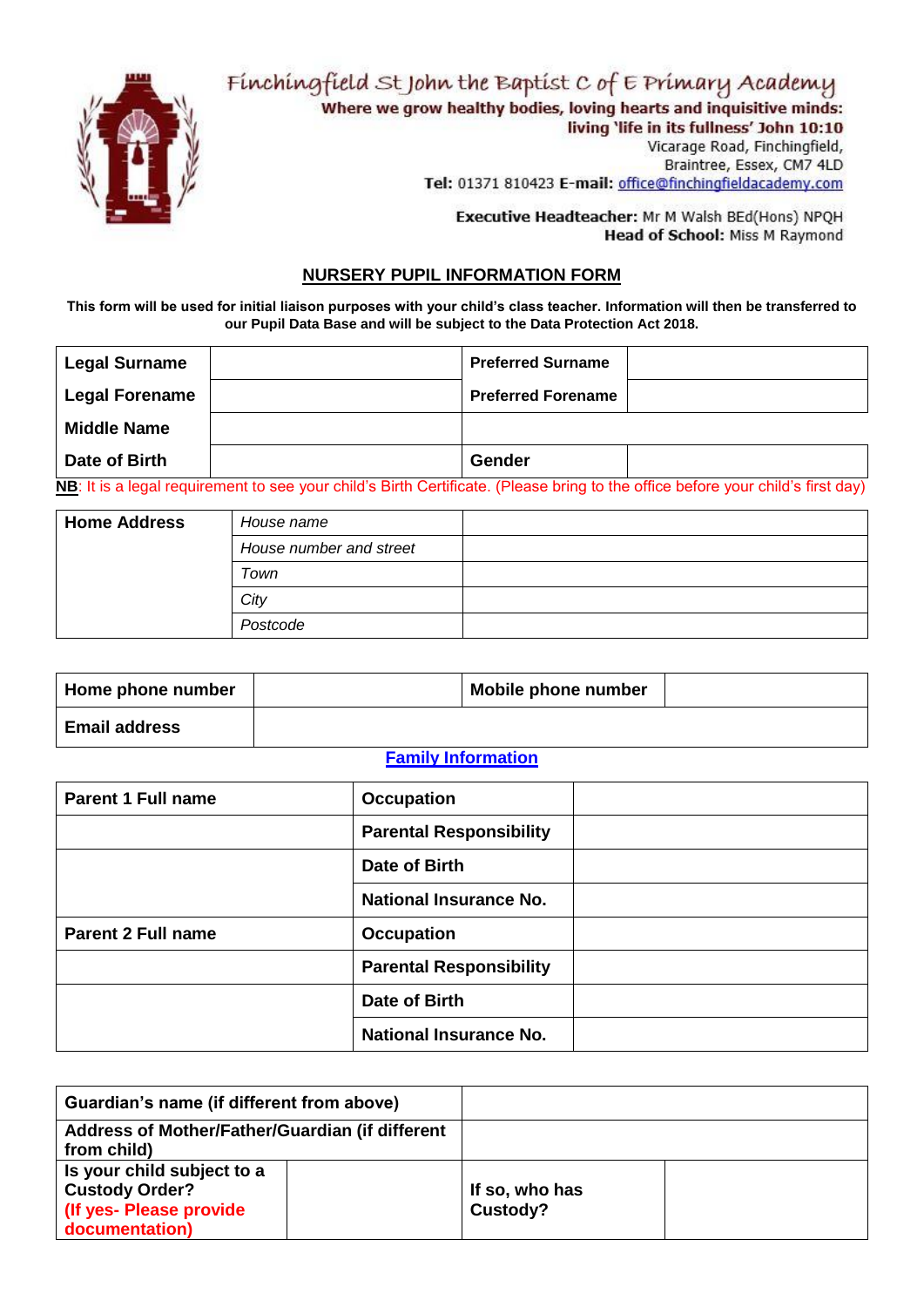#### **Contact Numbers**

Please give details of all persons who have parental responsibility and anyone else you wish to be contacted in an emergency. (The proximity and availability of contacts is very important). Place them in the order you wish them to be contacted). **Please include anyone that has permission to collect your child from Nursery. \*\* Anyone collecting your child will be required to provide a password (see permissions page)**

**Remember to include yourself as first contact if applicable**.

| <b>Contact 1</b> | Name                  |  |
|------------------|-----------------------|--|
|                  | Address               |  |
|                  | Email address         |  |
|                  | Home phone number     |  |
|                  | Mobile phone number   |  |
|                  | Work phone number     |  |
|                  | Relationship to child |  |

| <b>Contact 2</b> | Name                  |  |
|------------------|-----------------------|--|
|                  | Address               |  |
|                  | Email address         |  |
|                  | Home phone number     |  |
|                  | Mobile phone number   |  |
|                  | Work phone number     |  |
|                  | Relationship to child |  |

| <b>Contact 3</b> | Name                  |  |
|------------------|-----------------------|--|
|                  | Address               |  |
|                  | Email address         |  |
|                  | Home phone number     |  |
|                  | Mobile phone number   |  |
|                  | Work phone number     |  |
|                  | Relationship to child |  |

| <b>Contact 4</b> | Name                  |  |
|------------------|-----------------------|--|
|                  | Address               |  |
|                  | Email address         |  |
|                  | Home phone number     |  |
|                  | Mobile phone number   |  |
|                  | Work phone number     |  |
|                  | Relationship to child |  |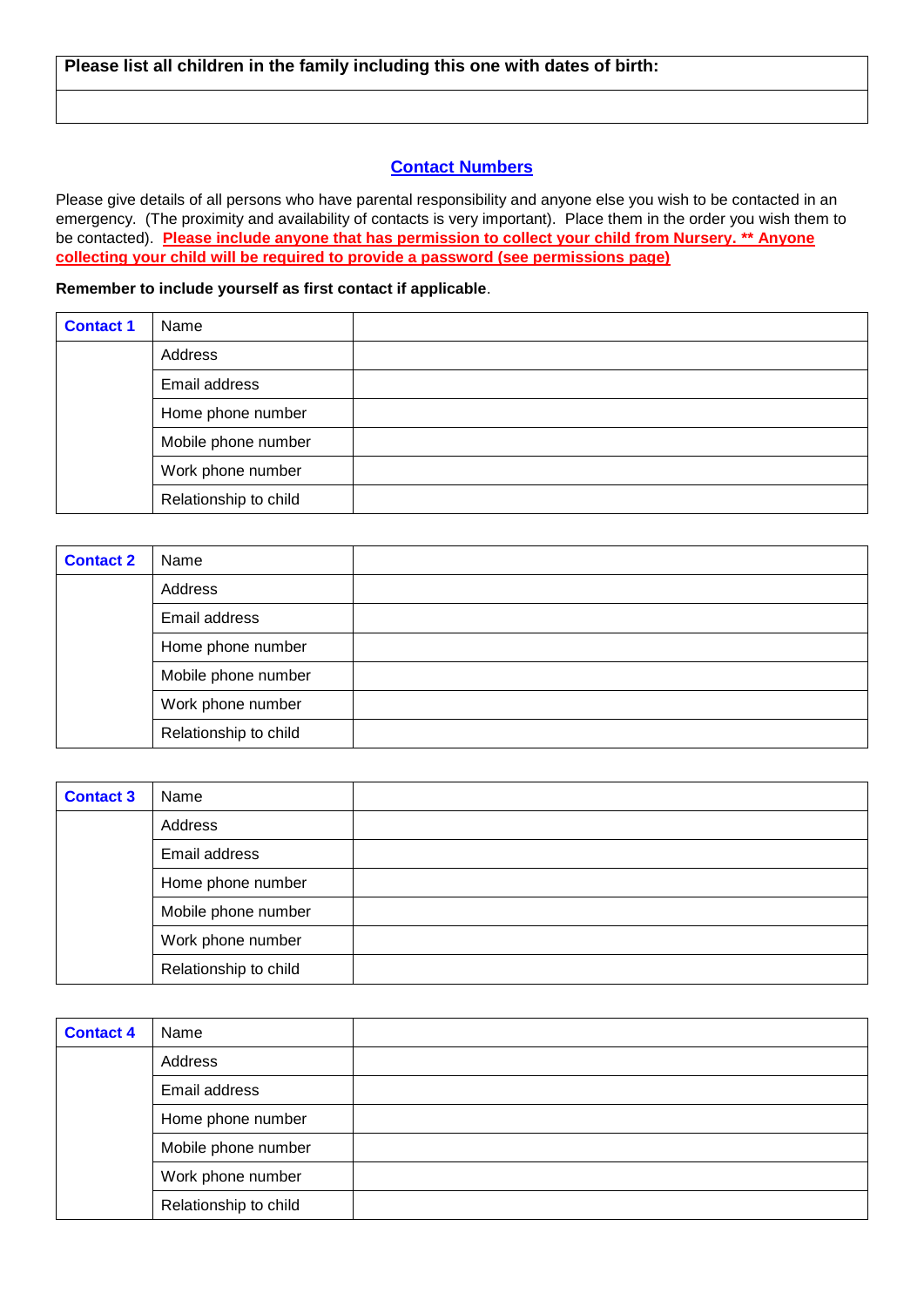# **Medical Information**

| <b>NHS Number</b> |                                                                                                                                                |  |
|-------------------|------------------------------------------------------------------------------------------------------------------------------------------------|--|
| <b>GP Name</b>    | <b>Phone number</b>                                                                                                                            |  |
| <b>Address</b>    |                                                                                                                                                |  |
|                   | Any medical or other information of which the school should be made aware (illness, allergic<br>complaints etc? (Please provide details below) |  |
|                   |                                                                                                                                                |  |
|                   |                                                                                                                                                |  |
|                   |                                                                                                                                                |  |
|                   |                                                                                                                                                |  |
|                   | It is important that the cahool in informaci of only modified condition(a) outforced by your condition which into                              |  |

It is important that the school is informed of any medical condition(s) suffered by your son/daughter, which may affect the child whilst at nursery, or may require administration of medication during school time.

## **Whenever possible, parents/carers should ask their GP to prescribe medication in dose frequencies which enable it to be taken outside school hours.**

When it is unavoidable, the school is willing, in principle to administer prescribed medication\* to pupils, parents/carers must complete a request form before the medication can be administered, For certain medical conditions it may be necessary for the school to seek the advice of the Community Paediatrician before agreeing to this. The school reserves the right to refuse to administer medication.

# \**All medication will be administered in accordance with the County Council Code of Practice on the Administration of Medication to Pupils (issued February 2002)*

**Suncream-** It is the responsibility of parents / carers to apply sun cream to pupils, if required, before arriving at school. If a top up is required for children staying all day, sun cream must be provided and clearly named to be applied by a member of staff.

| Does you child have any Special Needs?                |                        |
|-------------------------------------------------------|------------------------|
| Has your child any speech difficulties?               |                        |
| Does your child have hearing difficulties?            |                        |
| Does your child have any difficulty with vision?      |                        |
| Is there any particular personal / family information |                        |
| the child's class teacher / keyworker should know?    |                        |
| Are you currently in receipt of Disability Living     | If yes, please provide |
| Allowance for your child                              | evidence.              |

# **If 'YES' to any of the above, please give details below**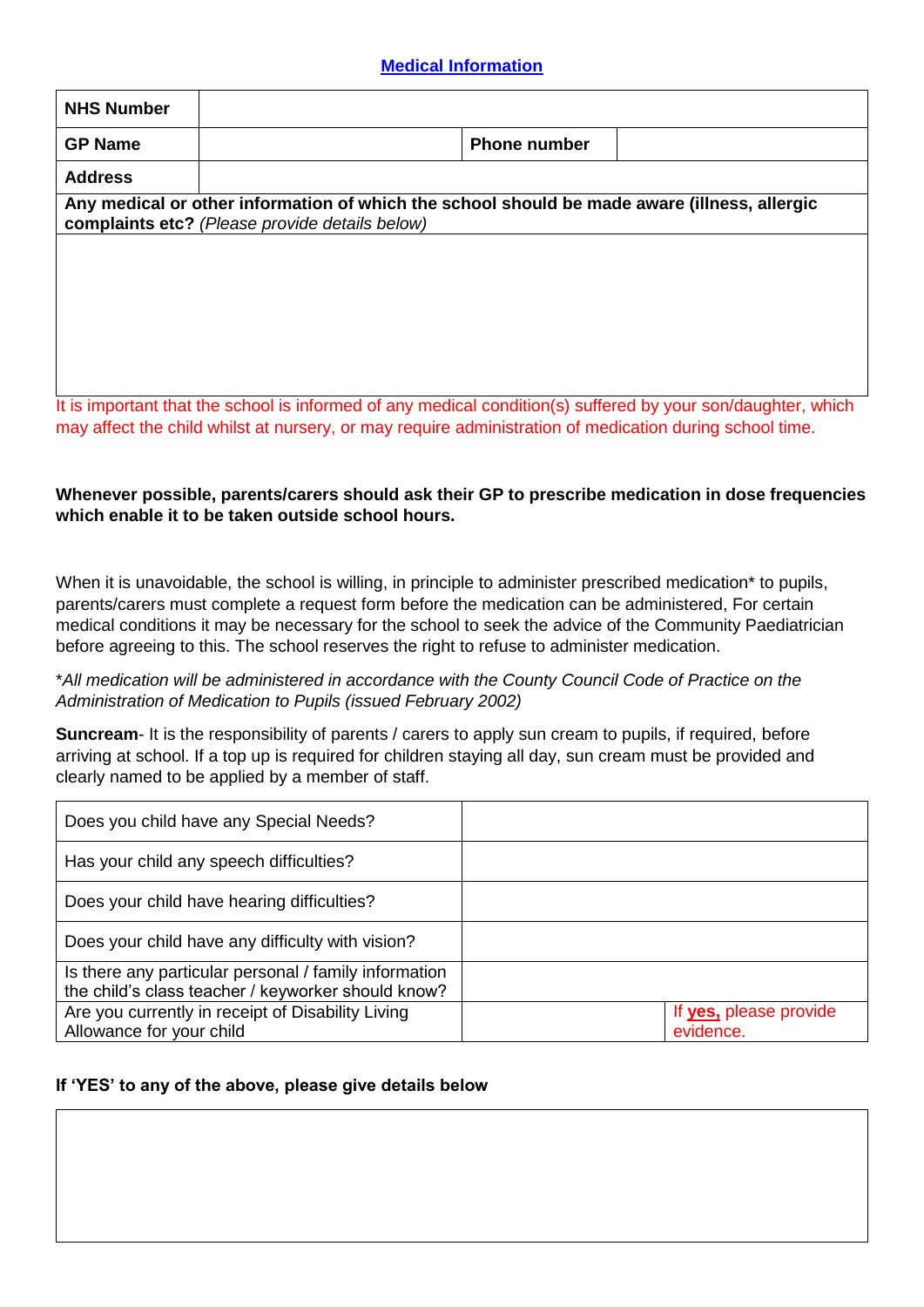## **Dietary information**

| Is a special diet                                                                                        | If YES, please select                                              |  |
|----------------------------------------------------------------------------------------------------------|--------------------------------------------------------------------|--|
| required?                                                                                                | reason                                                             |  |
|                                                                                                          | Food dislikes and preferences cannot be taken in to consideration. |  |
| <b>Details of dietary</b>                                                                                |                                                                    |  |
| requirements                                                                                             |                                                                    |  |
| <b>Food allergies and</b>                                                                                |                                                                    |  |
| effects                                                                                                  |                                                                    |  |
| Balanced snacks and milk are provided during the nursery sessions. Please provide a healthy packed       |                                                                    |  |
| lunch and drink (water) for your child when they attend nursery all day. Further details can be found on |                                                                    |  |
| the school website.                                                                                      |                                                                    |  |

# **Ethnicity**

Our ethnic background describes how we think of ourselves. **However, ethnic background is not the same as nationality or country of birth.**

Please study the list below and tick **one box only** to indicate the ethnic background of your child.

| <b>Asian or Asian British</b>      |   | <b>Black or Black British</b> |        |  |
|------------------------------------|---|-------------------------------|--------|--|
| Bangladeshi                        |   | African                       |        |  |
| Indian                             |   | Caribbean                     |        |  |
| Pakistani                          |   | Other Black background        |        |  |
| Any other Asian background         |   |                               |        |  |
| <b>Chinese</b>                     | ┑ | <b>MIxed</b>                  |        |  |
| <b>White</b>                       |   | White and Asian               |        |  |
| <b>British</b>                     |   | White and Black African       |        |  |
| Irish                              |   | White and Black               |        |  |
|                                    |   | Caribbean                     |        |  |
| Gypsy Roma                         | ٦ | Any other mixed               |        |  |
|                                    |   | background                    |        |  |
| <b>Traveller of Irish Heritage</b> |   |                               |        |  |
| White European                     | п | Any other ethnic              |        |  |
|                                    |   | background                    |        |  |
| Other White background             | П | I do not wish any ethnic      | $\Box$ |  |
|                                    |   | background category to        |        |  |
|                                    |   | be recorded                   |        |  |

(Any information you provide will be used solely to compile statistics on the school careers and experiences of pupils from different ethnic backgrounds and will help us to support all our pupils in the most effective way. These statistics will also be passed on to the Local Education Authority and the Department of Education and Skills (DfES) to contribute to local and national statistics. The information will also be passed on to future schools to save it having to be asked for again. **However, this information will not allow individual pupils to be identified publicly.)**

| Main language spoken<br>at home | Any other language<br>regularly heard by<br>your child at home |  |
|---------------------------------|----------------------------------------------------------------|--|
| <b>Country of birth</b>         | <b>Nationality</b>                                             |  |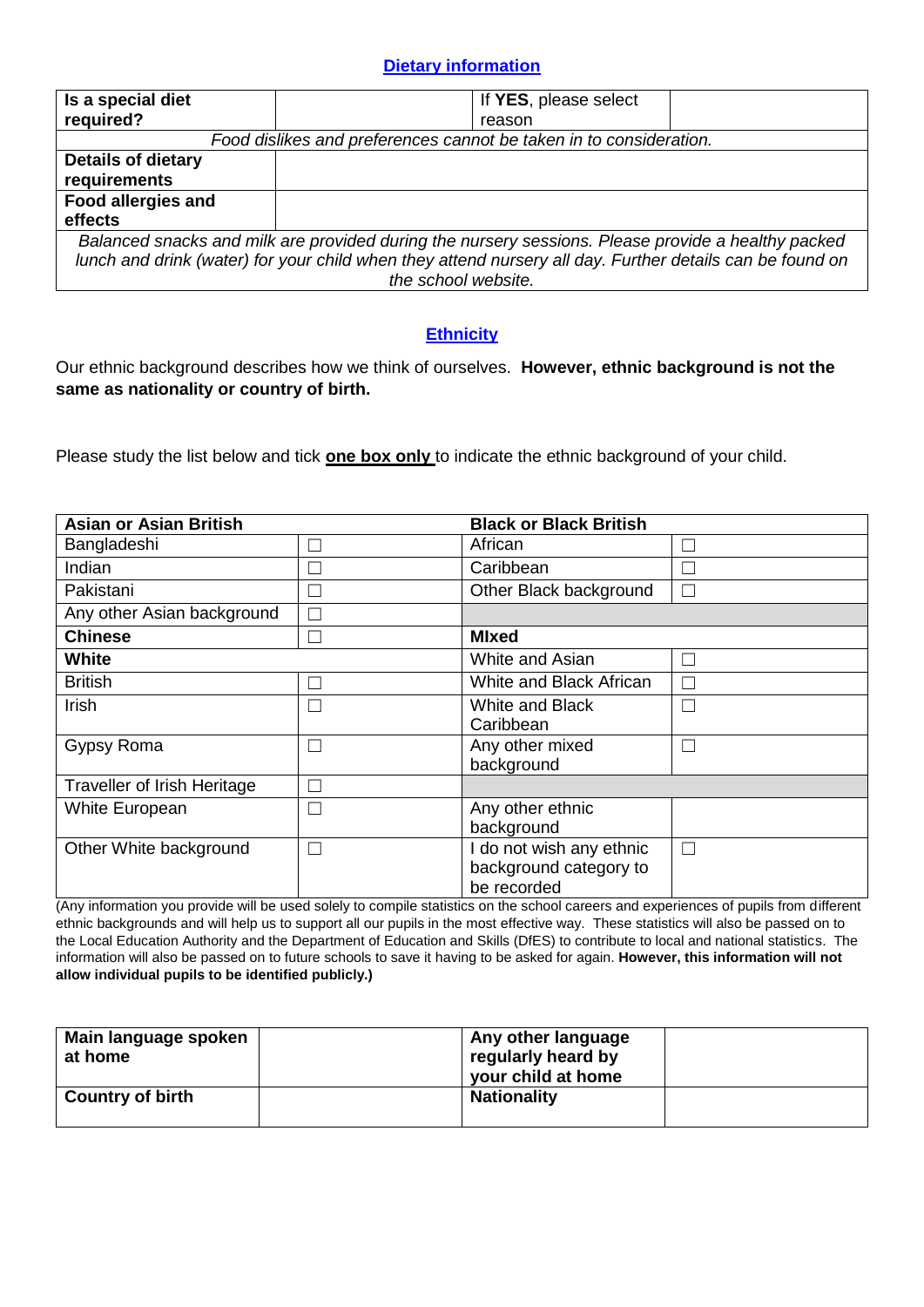## **Religion**

#### Please indicate religion below:

| Church of England     | Jewish | Sikh            | No religion |  |
|-----------------------|--------|-----------------|-------------|--|
| Christian             | Muslim | <b>Buddhist</b> | Refused     |  |
| <b>Roman Catholic</b> | Hindu  | Other           |             |  |

# **Additional Settings**

| Name of<br><b>Establishment</b>               |                                                                      | Address                                 |  |
|-----------------------------------------------|----------------------------------------------------------------------|-----------------------------------------|--|
| Phone number                                  |                                                                      |                                         |  |
| Keyperson                                     |                                                                      | <b>Number of</b><br>hours at<br>setting |  |
| previous establishment, please enter it here. | (Office use only) If child has been allocated at UPN number at their |                                         |  |

## **Looking After Yours Child's Personal Data**

Our school aims to ensure that all personal data collected about staff, pupils, parents, governors, visitors and other individuals is collected, stored and processed in accordance with the [General Data Protection](http://data.consilium.europa.eu/doc/document/ST-5419-2016-INIT/en/pdf)  [Regulation \(GDPR\)](http://data.consilium.europa.eu/doc/document/ST-5419-2016-INIT/en/pdf) and the expected provisions of the Data Protection Act 2018 (DPA 2018) as set out in the [Data Protection](https://publications.parliament.uk/pa/bills/cbill/2017-2019/0153/18153.pdf) Bill. This policy applies to all personal data, regardless of whether it is in paper or electronic format. Finchingfield Academy's full data protection Policy can be found on the website [www.finchingfieldacademy.com](http://www.finchingfieldacademy.com/) . This policy meets the requirements of the GDPR and the expected provisions of the DPA 2018. It is based on guidance published by the Information Commissioner's Office (ICO) on the [GDPR](https://ico.org.uk/for-organisations/guide-to-the-general-data-protection-regulation-gdpr/) and the ICO's [code of practice for subject access requests.](https://ico.org.uk/media/for-organisations/documents/2014223/subject-access-code-of-practice.pdf)In addition, this policy complies with regulation 5 of the [Education \(Pupil Information\) \(England\) Regulations 2005,](http://www.legislation.gov.uk/uksi/2005/1437/regulation/5/made) which gives parents the right of access to their child's educational record. In addition, this policy complies with our funding agreement and articles of association.Our school processes personal data relating to parents, pupils, staff, governors, visitors and others, and therefore is a data controller.The school is registered as a data controller with the ICO and will renew this registration annually or as otherwise legally required.

# **Child Protection**

Finchingfield Academy takes seriously its responsibility to protect and safeguard the welfare of children and young people in its care. 'The welfare of the child is paramount.' (Children's Act 1989)

It is the role of the Designated Child Protection Coordinator to ensure that all of the child protection procedures are followed within the school and to make appropriate, timely referrals to Essex Children's Social care in accordance with school procedures.

The school will only share our intention to refer a child to Children's Social care with the parents or carers if it does not place the child at greater risk of harm or impede a criminal investigation. On these occasions advice will be taken from the Initial Response Team (IRT) or Essex Police.

A statement in the school prospectus will inform parents and carers about our school's duties and responsibilities under child protection procedures. Parents can obtain a copy of the school child protection policy on request.

#### **Permission to Leave School Premises**

As your child embarks upon their school journey, there may be occasions when we would like to visit **local** places of interest which will require taking the children out of the school grounds.

Topics in class can be brought to life if the children are able to actively engage in hands-on experience and such opportunities to enhance their learning may arise at short notice. This may be a walk to the park,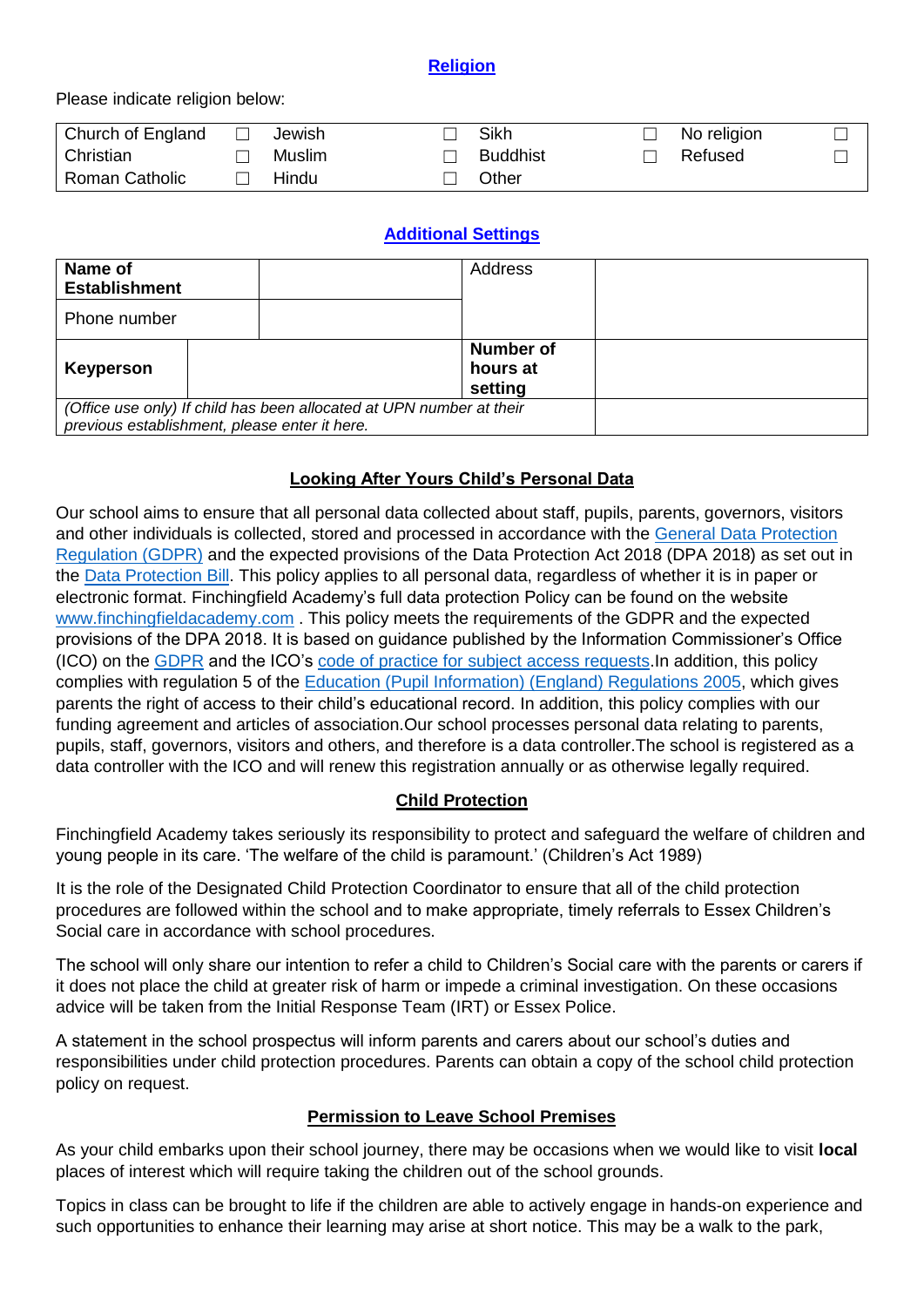around the village or a visit to the library etc. There will always be sufficient supervision to meet our child to adult ratio. A separate letter/email will always be sent home to request your permission for scheduled school trips.

# **Permission for Internet Access/ School Blog**

As part of the Pupil's Curriculum enhancement and the development of ICT (Information Communication Technology), Finchingfield Academy may provide supervised access to the Internet and our school blog. Only ICT equipment belonging to the setting is used by staff and children and all computers have virus protection installed. All ICT equipment is regularly checked for safety and fitness for purpose.

Nursery children do not normally have access to the internet and never have unsupervised access. If staff access the internet with nursery children, for the purposes of promoting their learning, they will only do so with your permission.

Children are not permitted to use email in the setting. Parents and staff are not normally permitted to use setting equipment to access personal emails.

Should you wish to discuss any aspect of Internet use at school then please contact the school to make an appointment.

# **Mobile Phones**

Personal mobile phones are not used by staff on the premises during working hours and are stored in the office. In an emergency, personal mobile phones may be used in an area where there are no children present with permission from the manager. If members of staff or volunteers take their mobile phones on outings, for use in case of an emergency, they must not make or receive personal calls, or take photographs of children. Parents and visitors are requested not to use their mobile phones whilst on the premises. An exception may be made if a visitor's company or organisation operates a lone working policy that requires contact with their office periodically throughout the day. Visitors will be advised of a quiet space where they can use their mobile phone, where no children are present.

#### **Permission to take Photographs**

You may be aware of the legislation regarding the taking of photographs in school by the press, the school, or you as parents and carers.

We have to seek permission from you regarding having your child in photographs or on video. Essex County Council recommends that schools send out a form asking your permission for photographs to be taken at school events. This would cover the taking of photographs and videos as well as parents taking photographs and videos at school functions.

We will not allow any photographs if parents refuse to give permission. We will not wish to take any photograph where names were linked to a child and endeavour to ensure the press is mindful of this too.

I ask you to consider this and hope you will give permission for your child to have their photograph taken during the time that they in school.

Where parents /carers request permission to photograph or record their own children at special events. General permission is gained from all parents for their children to be included. Parents / carers are advised that they do not have a right to photograph anyone else's child or to upload photos of anyone else's children